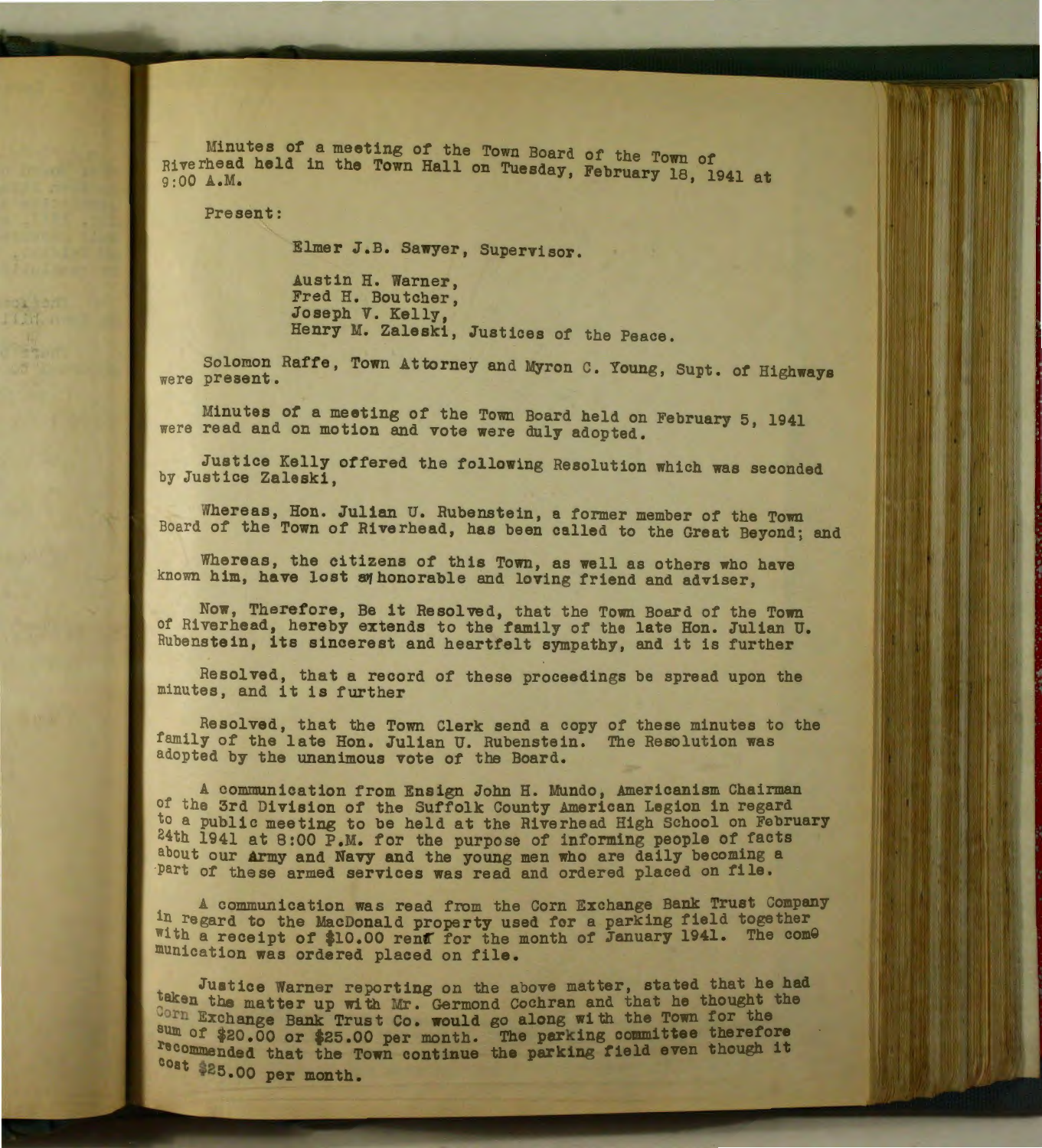Justice Zaleski offered the following Resolution which was seconded by Justice Warner and reflexing Resolution which

Whereas, the Town of Riverhead, New York, requires parking

Whereas, the Corn Exchange Bank, as Trustee of the Estate of McDonald Estate is desirous of leasing certain property on the East side of Griffing Avenue; in the Town of Riverhead, New York to the Town of Riverhead; and the four of hiverhead, New fork to the

Whereas, the Town of Riverhead is willing to lease the said property for a period of one year at a monthly rental not to exceed \$25.00 per month.

Resolved, that the Town of Riverhead enter into a lease with the Corn Exchange Bank, as Trustee of the McDonald Estate, for the rent of the property on the east side of Griffing Ave., Riverhead, New York, for a period of one year, at a monthly rent not to exceed \$25.00. The Vote, Justice Boutcher Absent, Justices Warner, Kelly and Zaleski, Yes, Supervisor Sawyer, Yes. Total Vote, Yes 4, Absent 1, No 0. The Resolution was thereupon declared duly adopted.

Elmer J.B. Sawyer, Supervisor, submitted his report for the month of January 1941 and on motion and vote was accepted and ordered placed on file.

Forrest G. Downs, Receiver of Taxes submitted a report of taxes collected as of February 17, 1941 and on motion and vote was accepted and ordered placed on file.

Justice Warner offered the following resolution which was seconded by Justice Kelly

Whereas, the County Treasurer, requires the Supervisor to file a bond for school moneys, as per Section #363 of the Education Law, and

Whereas, the Supervisor of the Town of Riverhead, Elmer J.B. Sawyer, has filed with the County Treasurer, Bond No. 07-121-41 of the United States Fidelity & Guaranty Company, in the sum of \$17,000. commencing January 1, 1941 and ending December 31st 1941, Now therefore be it

Resolved That the United States Fidelity & Guaranty Company shall not be liable for acts subsequent to December 31, 1940 on the Bond No. 0?-352-40, which was effective January 1, 1940 in the sum of \$14,500, wherein the United States Fidelity & Guaranty Company is surety and Elmer J.B. Sawyer, as Supervisor, is Principal. The Vote, Justice Boutcher Absent, Justices Warner, Kelly and Zaleski, Yes, Supervisor Sawyez, Yes. Total Vote, Yes 4, Absent 1, No 0. The Resolution was thereupon declared duly adopted.

On motion made by Justice Kelly and seconded by Justice Zaleski it was Resolved that the Decrease Certificate of Bond No. 485532-K, issued by the American Surety Company of New York, bonding Elmer J.B. Sawyer, Supervisor in the amount of \$96,675.00, covering Highway Funds, be and the same is hereby approved as to form, manner of execution and the sufficiency of the surety. The Vote, Justice Boutcher Absent,